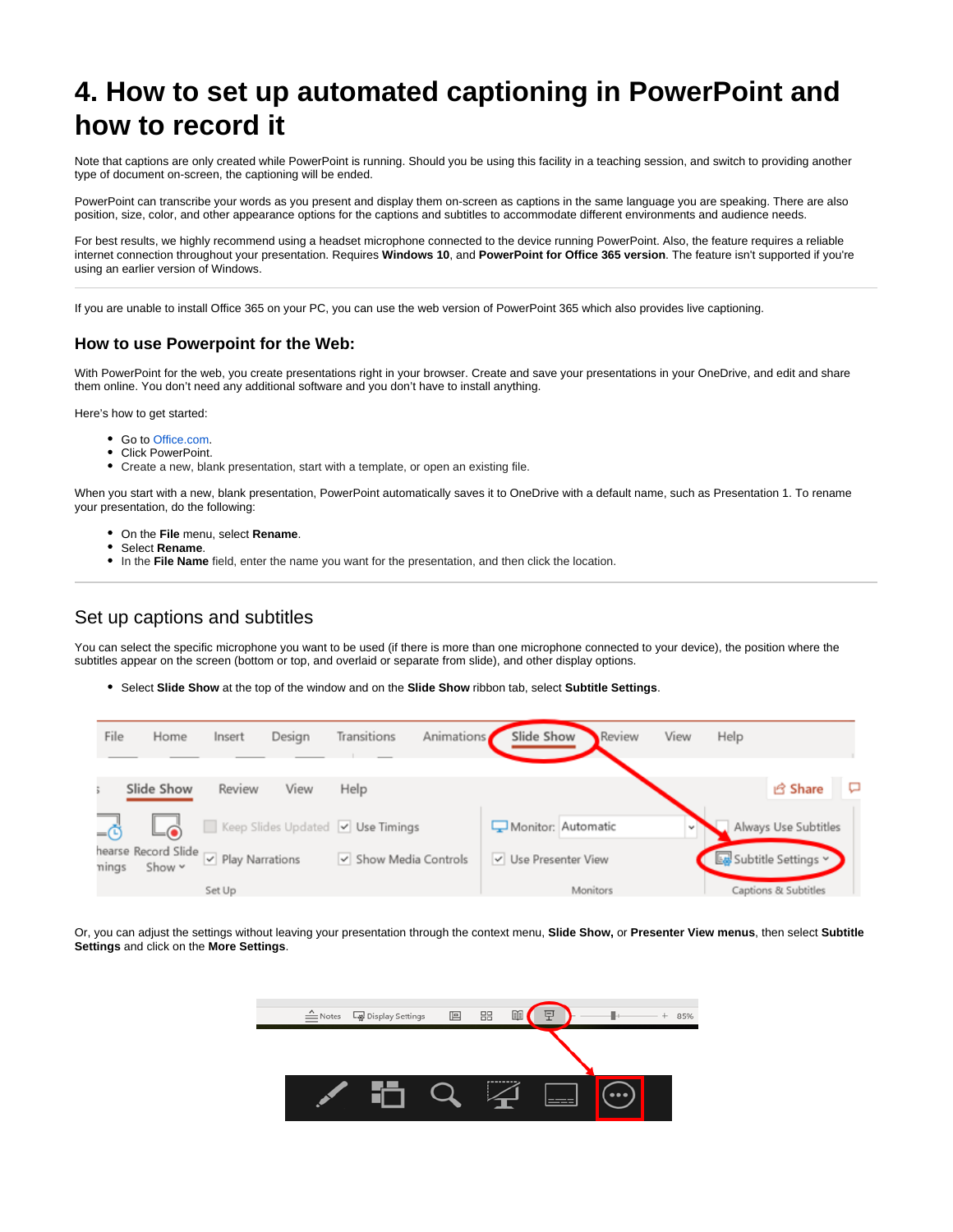| Last Viewed          |                    |
|----------------------|--------------------|
| ⋋<br>Custom Show     |                    |
| Hide Presenter View  |                    |
| Screen               |                    |
| Subtitle Settings    | Bottom (Overlaid)  |
| Keep Slides Updated  | Top (Overlaid)     |
| <b>Update Slides</b> | <b>Below Slide</b> |
| Help                 | <b>Above Slide</b> |
| Pause                | More Settings      |
| <b>End Show</b>      |                    |

Use **Spoken Language** to see the voice languages that PowerPoint can recognise and select the one you want. This is the language that you will be speaking while presenting. (By default, this will be set to the language corresponding to your Office editing language.)

| V Use Presenter View<br>ils | Subtitle Settings Y                       |
|-----------------------------|-------------------------------------------|
| Chinese (China)             | Spoken Language: English (United Kingdom) |
| English (Canada)            | ⋟<br>Subtitle Language: English           |
| English (United Kingdom)    | Microphone<br>⋗                           |
| English (United States)     | Bottom (Overlaid)                         |
| French (France)             | Top (Overlaid)                            |
| German (Germany)            | <b>Below Slide</b>                        |
| Italian (Italy)             | <b>Above Slide</b>                        |
| Spanish (Spain)             | More Settings (Windows)                   |
| <b>Preview Languages</b>    |                                           |
| Arabic (Bahrain)            |                                           |
| Danish                      |                                           |
| Dutch (Netherlands)         |                                           |
| English (Australia)         |                                           |
| English (India)             |                                           |
| Finnish                     |                                           |
| French (Canada)             |                                           |

Use **Subtitle Language** to see which languages PowerPoint can display on-screen as captions or subtitles and select the one you want. This is the language of the text that will be shown to your audience. By default, this will be the same language as your Spoken Language, but it can be a different language, meaning that translation will occur.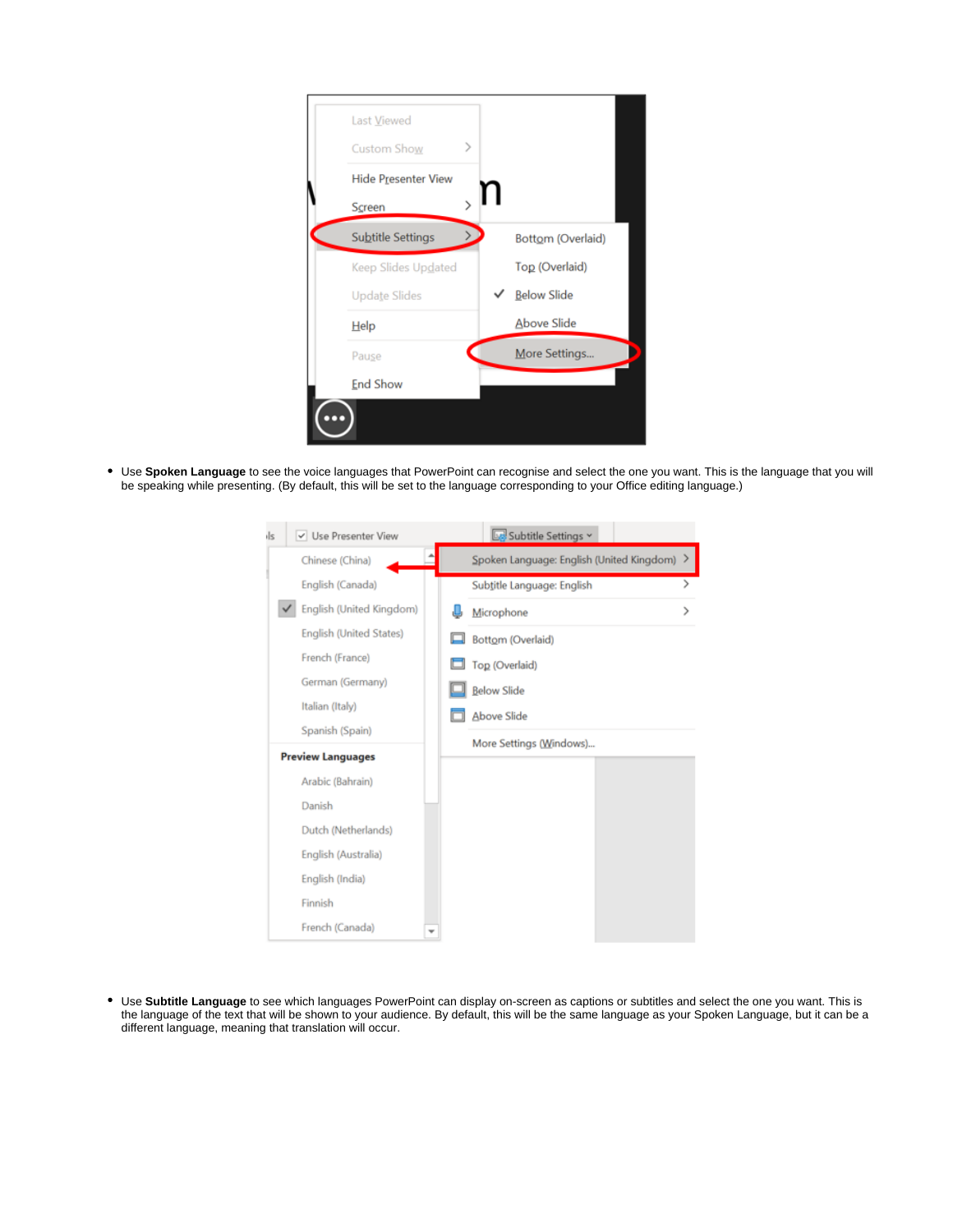| V Use Presenter View    |  |   | Subtitle Settings v                         |               |
|-------------------------|--|---|---------------------------------------------|---------------|
| Monitors                |  |   | Spoken Language: English (United Kingdom) > |               |
| Afrikaans               |  |   | Subtitle Language: English                  | >             |
| Arabic                  |  | J | Microphone                                  | $\mathcal{P}$ |
| Bangla                  |  |   | Bottom (Overlaid)                           |               |
| Bosnian                 |  |   | Top (Overlaid)                              |               |
| Bulgarian               |  |   | <b>Below Slide</b>                          |               |
| Cantonese (Traditional) |  |   | <b>Above Slide</b>                          |               |
| Catalan                 |  |   | More Settings (Windows)                     |               |
| Chinese (Simplified)    |  |   |                                             |               |
| Chinese (Traditional)   |  |   |                                             |               |
| Croatian                |  |   |                                             |               |
| Czech                   |  |   |                                             |               |
| Danish                  |  |   |                                             |               |
| Dutch                   |  |   |                                             |               |
| English                 |  |   |                                             |               |
| Estonian                |  |   |                                             |               |

• In the Subtitle Settings menu, set the desired position of the captions or subtitles.

|                                        | Subtitle Settings v                         |
|----------------------------------------|---------------------------------------------|
|                                        | Spoken Language: English (United Kingdom) > |
|                                        | Subtitle Language: English                  |
| They can appear over the top or bottom | Microphone                                  |
| margin of the slide (overlaid).        | Bottom (Overlaid)                           |
|                                        | Top (Overlaid)                              |
| they can appear above the top or below | <b>Below Slide</b>                          |
| the bottom of the slide (docked).      | Above Slide                                 |
|                                        | More Settings (Windows)                     |



More appearance settings are available by clicking **Subtitle Settings** and then **More Settings (Windows)**.

More Settings (Windows)...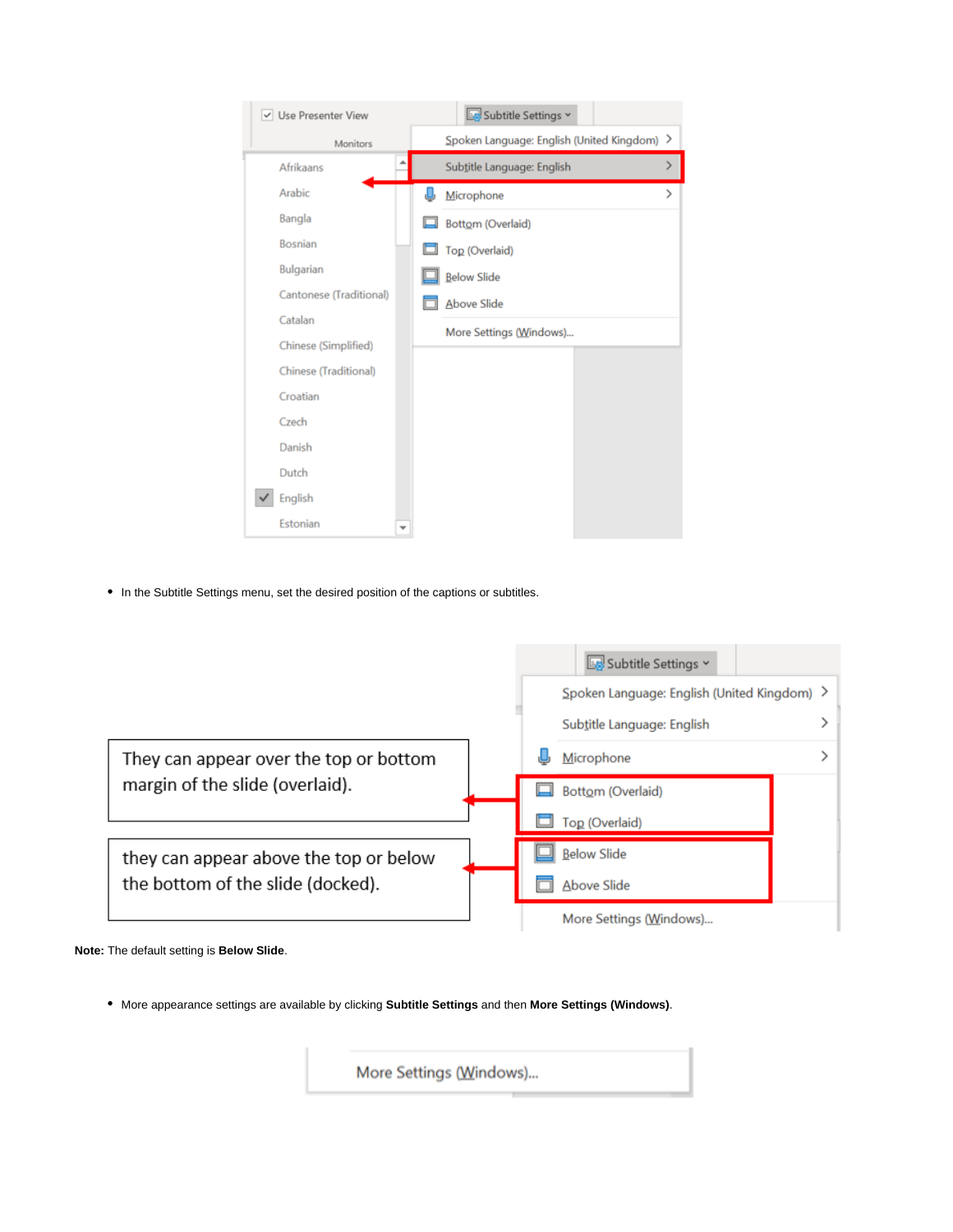|                                                                                   | Change caption font                      |
|-----------------------------------------------------------------------------------|------------------------------------------|
| You can change the color, size, transparency,<br>and font style of the subtitles. | Caption color                            |
|                                                                                   | Default<br>$\checkmark$                  |
|                                                                                   | Caption transparency                     |
|                                                                                   | Default<br>$\checkmark$                  |
|                                                                                   | Caption style                            |
|                                                                                   | Default<br>$\checkmark$                  |
|                                                                                   |                                          |
|                                                                                   | Caption size<br>Default<br>$\checkmark$  |
|                                                                                   |                                          |
|                                                                                   | Caption effects                          |
|                                                                                   | Default<br>$\checkmark$                  |
|                                                                                   |                                          |
| Change caption background                                                         | You can change the background to improve |
| Add a text background to improve contrast and make text easier to<br>read.        | contrast and make text easier to read.   |
| Caption background color                                                          |                                          |
| Default                                                                           |                                          |
|                                                                                   |                                          |
| Caption background transparency                                                   |                                          |
| Default<br>$\checkmark$                                                           |                                          |

**Note:** To have subtitles always start up when a Slide Show presentation starts, from the ribbon you can navigate to **Slide Show** and **Always Use Subtitles** to turn this feature on for all presentations. (By default, it's off.) Then, in Slide Show and Presenter View, a live transcription of your words will appear onscreen.



## **Turn the feature on or off while presenting:**

If you're in the middle of giving a presentation and want to turn the feature on or off, click the **Toggle Subtitles** button from Slide Show View or Presenter View, on the toolbar below the main slide:



# Recording: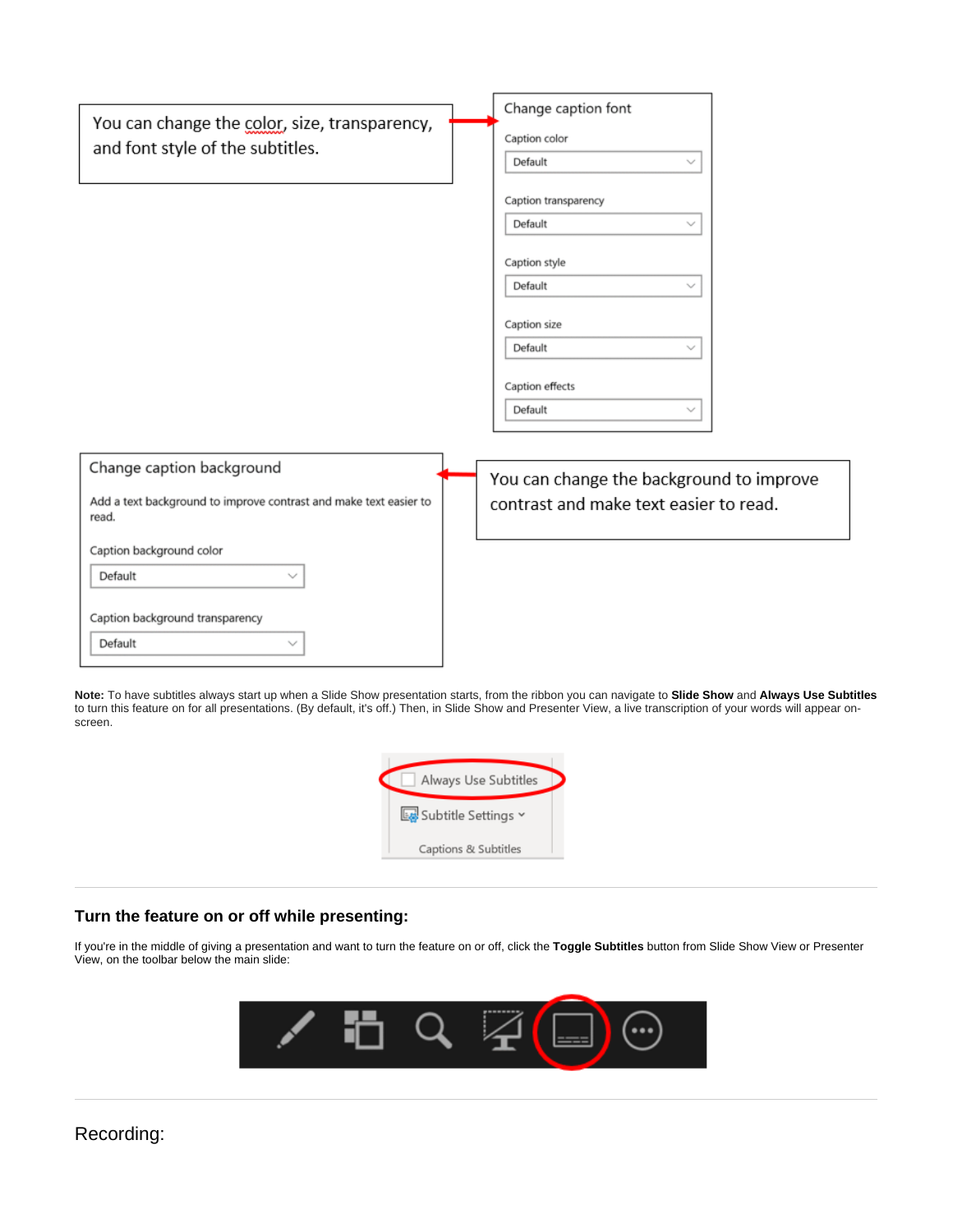Select **Slide Show** at the top of the window and on the **Slide Show** ribbon tab, select **Record Slide Show.** Then choose from two options.

|                                                   | Transitions               | Animations | Slide Show                    | Review | View                                      |
|---------------------------------------------------|---------------------------|------------|-------------------------------|--------|-------------------------------------------|
| Animations<br>Slide Show                          | Review                    | View       |                               |        |                                           |
| Hide<br>Rehearse Record Slide                     | Keep Slides Updated       |            |                               |        |                                           |
| Slide<br>Timings<br>Show $\sim$<br>$\overline{M}$ | $\vee$ Play Narrations    |            |                               |        | Start Recording from Current Slide: to    |
|                                                   | Record from Current Slide |            | record from a specific slide. |        |                                           |
| Lo                                                | Record from Beginning     |            |                               |        | Start Recording from Beginning: to record |
|                                                   | Clear                     |            |                               |        | from the beginning of a presentation.     |

Select or clear what you'd like for your recording, and then select **Start Recording**.



### **Manage recordings:**

There are different ways to manage recordings in your presentation:



Laser Pointer, Pen, Highlighter, or Eraser - to use the pointer, ink, eraser, or highlighter tools in your recording.